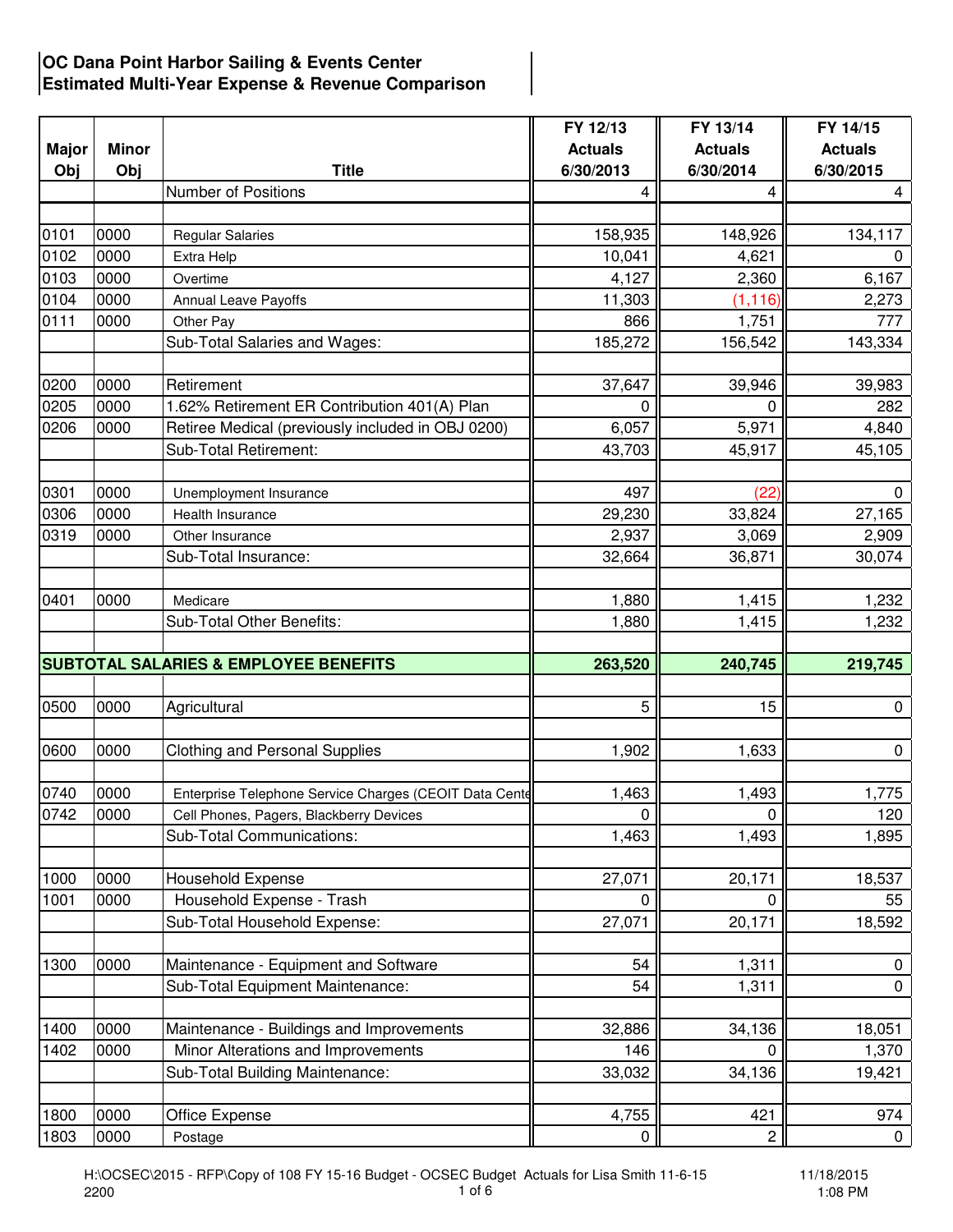## **OC Dana Point Harbor Sailing & Events Center Estimated Multi-Year Expense & Revenue Comparison**

|              |              |                                                  | FY 12/13       | FY 13/14       | FY 14/15       |
|--------------|--------------|--------------------------------------------------|----------------|----------------|----------------|
| <b>Major</b> | <b>Minor</b> |                                                  | <b>Actuals</b> | <b>Actuals</b> | <b>Actuals</b> |
| Obj          | Obj          | <b>Title</b>                                     | 6/30/2013      | 6/30/2014      | 6/30/2015      |
| 1809         | 0000         | Minor Office Equipment to be Controlled          | 1,529          | $\mathbf{0}$   | $\mathbf 0$    |
|              |              | Sub-Total Office Expense:                        | 6,284          | 423            | 974            |
|              |              |                                                  |                |                |                |
| 1900         | 0000         | Professional and Specialized Services            | 5,000          | 0              | 5,660          |
|              | <b>SECU</b>  | <b>Sheriff Security Services</b>                 | 9,666          | $\mathbf 0$    | $\mathbf 0$    |
|              |              | Sub-Total Prof'l & Specialized Svs:              | 14,666         | $\Omega$       | 5,660          |
| 2300         | 0000         | <b>Small Tools and Instruments</b>               | 1,004          | 625            | $\mathbf 0$    |
| 2400         | 0000         | Special Departmental Expense                     | $\mathbf 0$    | 3,056          | 59             |
| 2600         | 0000         | Transportation and Travel - General              | 2,694          | 2,500          | 5,000          |
| 2601         | 0000         | Private Auto Mileage                             | 302            | 152            | $\mathbf 0$    |
|              |              | Sub-Total Transportation & Travel:               | 2,996          | 2,652          | 5,000          |
| 2700         | 0000         | Transportation and Travel - Meetings/Conferences | 9              | 0              | $\mathbf 0$    |
|              |              | Subtotal Trans & Travel - Mtgs and Conf:         | 9              | $\Omega$       | $\mathsf{O}$   |
| 2800         | 0000         | <b>Utilities</b>                                 | $\mathbf 0$    | 0              | 20             |
| 2801         | 0000         | Utilities - Purchased Electricity                | 3,021          | 4,166          | 4,999          |
| 2802         | 0000         | <b>Utilities - Purchased Gas</b>                 | 527            | 547            | 529            |
| 2803         | 0000         | Utilities - Purchased Water                      | 16,806         | 15,099         | 14,791         |
|              |              | Sub-Total Utilities:                             | 20,354         | 19,812         | 20,339         |
|              |              |                                                  |                |                |                |
|              |              | <b>SUBTOTAL SERVICES AND SUPPLIES</b>            | 108,841        | 85,327         | 71,940         |
|              |              | Estimated DPH Admin Staff S&EB Support for OCSEC | 135,858        | 124,665        | 113,771        |
|              |              |                                                  |                |                |                |
|              |              | Estimated DPH Admin Overhead for OCSEC           | 141,434        | 119,502        | 109,419        |
|              |              | <b>TOTAL ESTIMATED EXPENDITURES</b>              | 649,652        | 570,239        | 514,875        |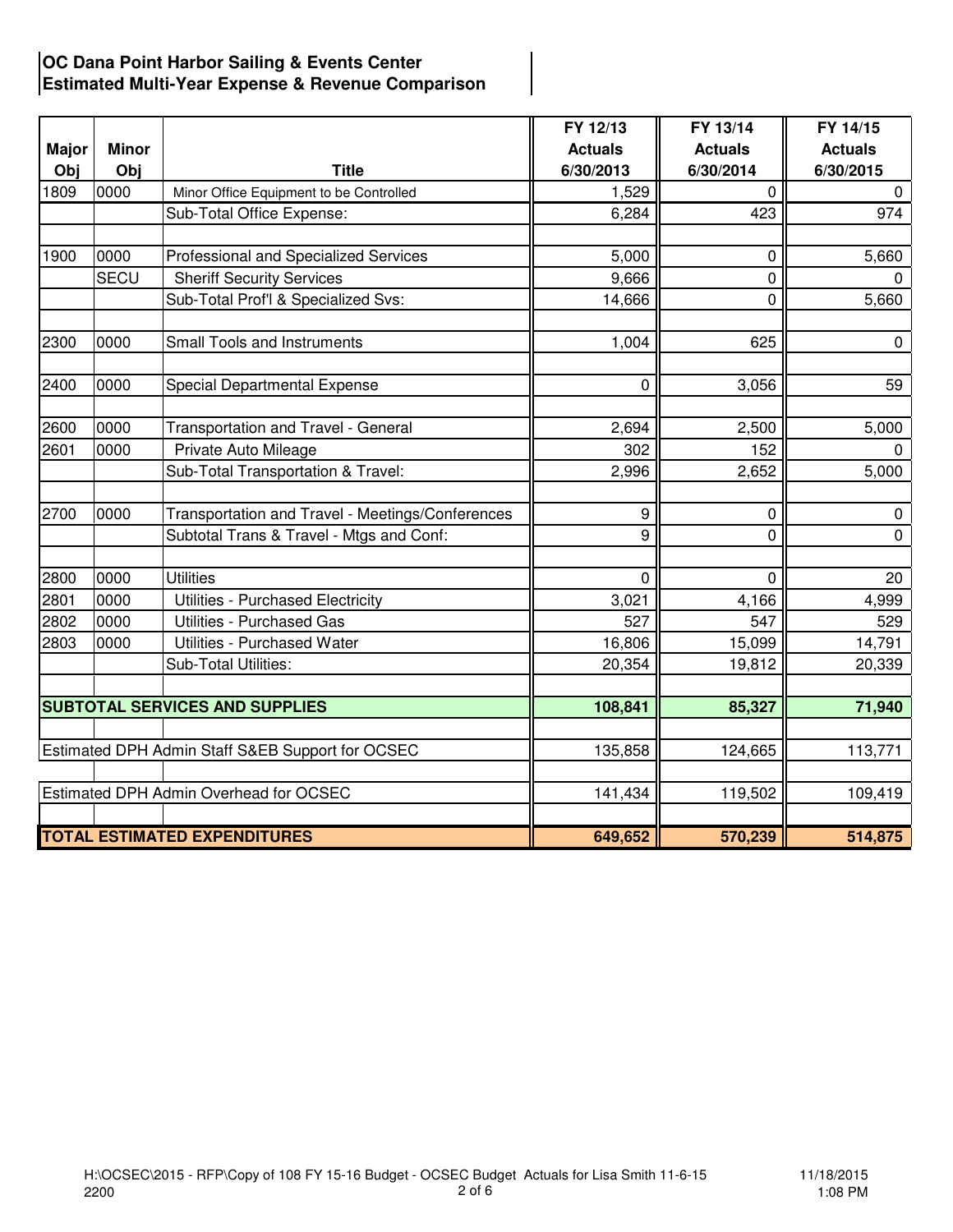## **OC Dana Point Harbor Sailing & Events Center Estimated Multi-Year Expense & Revenue Comparison**

| <b>Major</b>   | Minor                  |                                             | FY 12/13<br><b>Actuals</b> | FY 13/14<br><b>Actuals</b> | FY 14/15<br><b>Actuals</b> |
|----------------|------------------------|---------------------------------------------|----------------------------|----------------------------|----------------------------|
| Obj            | Obj                    | <b>Title</b>                                | 6/30/2013                  | 6/30/2014                  | 6/30/2015                  |
| 6460           | 0000                   | <b>Other Licenses and Permits</b>           | 10,570                     | 10,103                     | 10,199                     |
|                |                        | Subtotal Licenses, Permits and Franchises:  | 10,570                     | 10,103                     | 10,199                     |
| 6530           | <b>ROOM</b>            | Facilities/Room Fees                        | 467                        | 75                         | 0                          |
|                |                        | Sub-Total Fines, Forfeitures and Penalties: | 467                        | 75                         | 0                          |
| 7580           | 0000                   | Park and Recreation Fees                    | 10,268                     | 16,986                     | 80,551                     |
|                | <b>INST</b>            | Instructions/Classes Revenues               | 139,288                    | 137,577                    | 98,623                     |
|                | <b>ROOM</b>            | Facilities/Room Fees                        | 103,474                    | 90,726                     | 137,197                    |
|                |                        | Sub-Total Charges for Services:             | 253,030                    | 245,289                    | 316,371                    |
|                | <b>TOTAL REVENUE</b>   |                                             | 264,066                    | 255,467                    | 326,570                    |
|                |                        |                                             |                            |                            |                            |
|                | <b>TOTAL FINANCING</b> |                                             | 264,066                    | 255,467                    | 326,570                    |
| <b>BALANCE</b> |                        |                                             | (385, 586)                 | (314, 772)                 | (188, 305)                 |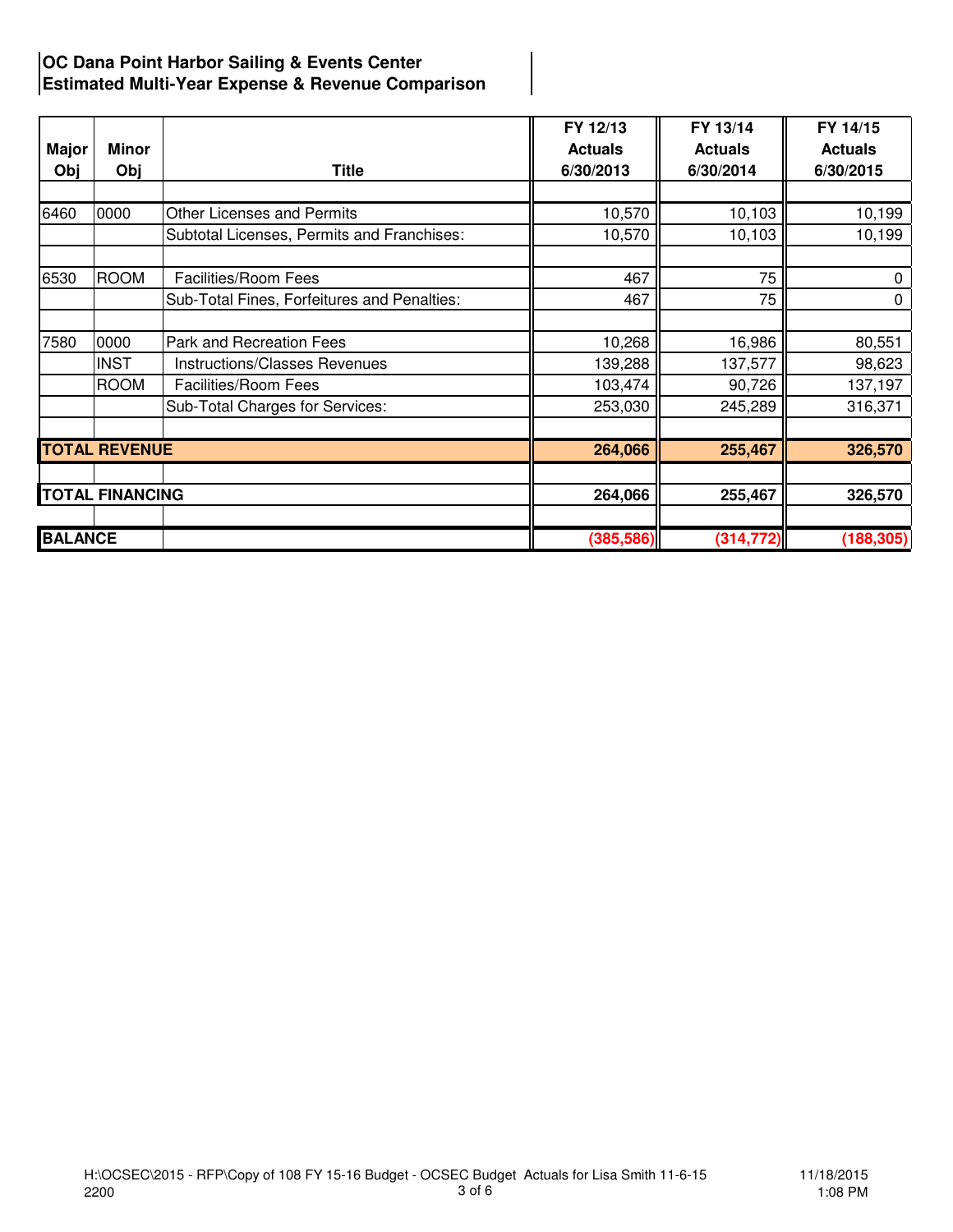| FY 15/16                |  |
|-------------------------|--|
| <b>Adopted</b>          |  |
| <b>Budget</b>           |  |
| $\overline{\mathbf{4}}$ |  |
| 133,846                 |  |
| 0                       |  |
| 8,500                   |  |
| 4,000                   |  |
| <u>1,500</u>            |  |
| 147,846                 |  |
|                         |  |
| 38,560                  |  |
| <u>1,130</u>            |  |
| 4,688                   |  |
| 44,378                  |  |
| $\overline{0}$          |  |
| 34,644                  |  |
| 3,432                   |  |
| 38,076                  |  |
|                         |  |
|                         |  |
| 1,314<br>1,314          |  |
|                         |  |
|                         |  |
| 231,614                 |  |
|                         |  |
| 0                       |  |
|                         |  |
| 3,000                   |  |
|                         |  |
| 2,000                   |  |
| 2,000                   |  |
|                         |  |
| 20,000                  |  |
|                         |  |
| 20,000                  |  |
|                         |  |
|                         |  |
| 0                       |  |
|                         |  |
| 30,000                  |  |
|                         |  |
| 30,000                  |  |
| 2,000                   |  |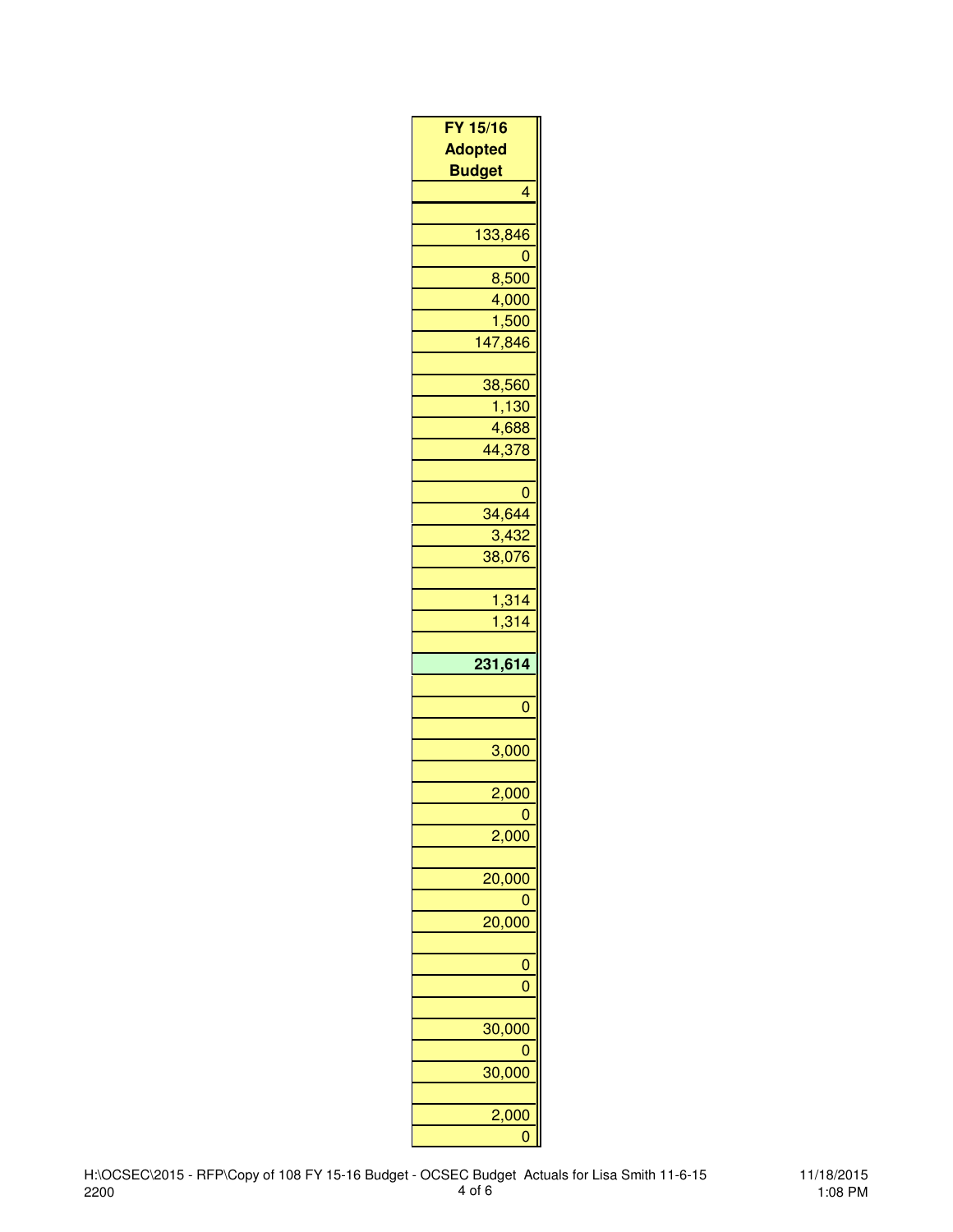| FY 15/16            |
|---------------------|
| <b>Adopted</b>      |
| <b>Budget</b>       |
| 0                   |
| 2,000               |
|                     |
| 0                   |
| 20,000              |
| 20,000              |
|                     |
| 1,000               |
|                     |
| 1,000               |
|                     |
| 3,000               |
| $\frac{250}{3,250}$ |
|                     |
| $\mathbf{0}$        |
| $\overline{0}$      |
|                     |
| 0                   |
| 6,500               |
| 650                 |
| 17,000              |
| 24,150              |
|                     |
| 106,400             |
|                     |
| 119,842             |
|                     |
| 112,864             |
|                     |
| 570,720             |